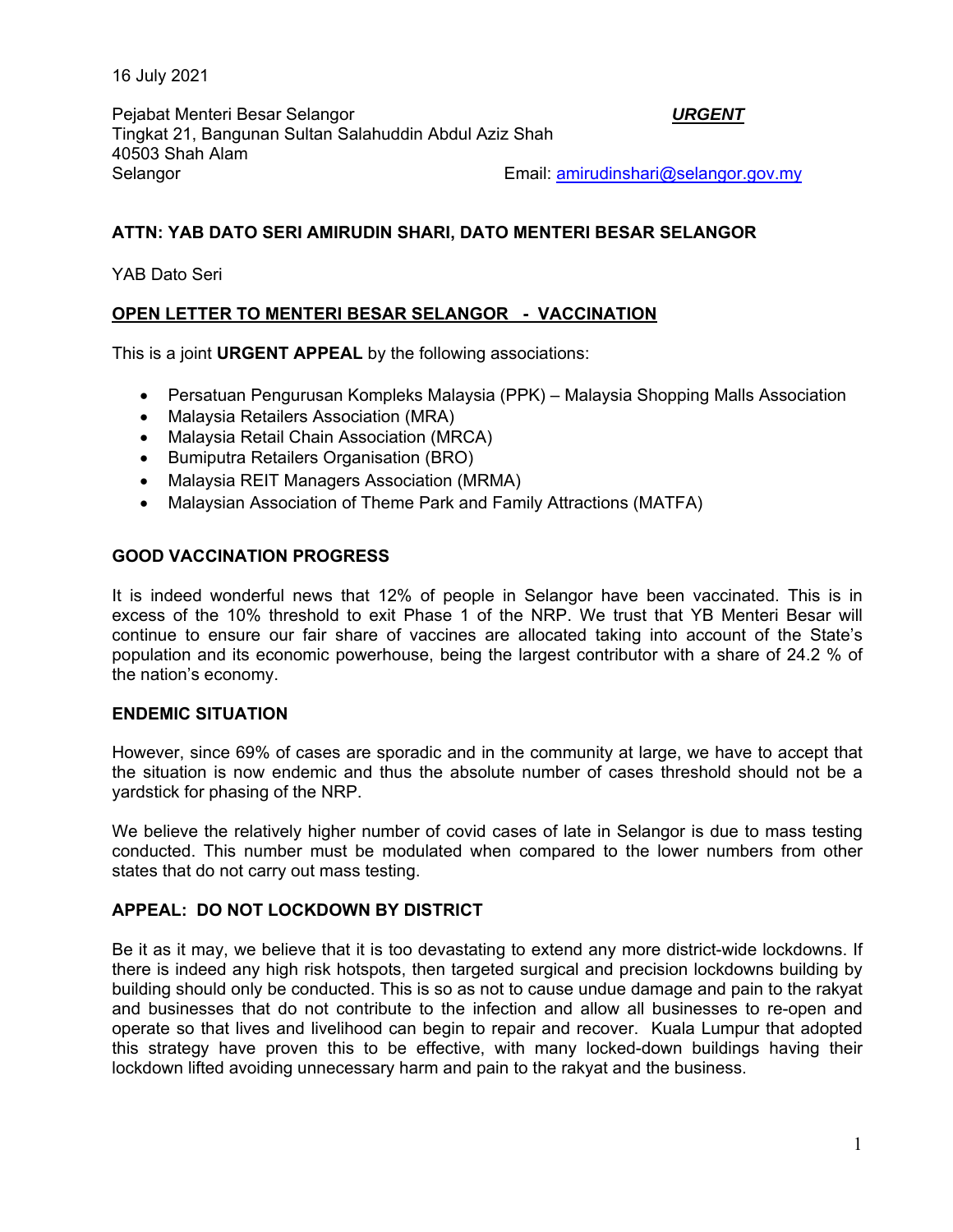## **"VACCINATION DIVIDEND"**

When the cold-war ended, the world economy benefited from reaping the "peace dividend" and enjoyed decades of economic growth and prosperity. We would like to propose a "**Vaccination Dividend**" wherein people who have been vaccinated can enjoy and benefit from it. As the efficacy rate of 70% is achieved after the first dose, we propose that all those who have received the first dose be allowed to move and work freely. We propose that they are allowed to work full time and their attendance is not counted in the allowed threshold of those working under rotation.

We also propose that those who have received the complete course of 2 doses are allowed to dine-in, subject to social distancing. Those with only one dose are also allowed to dine-in but limited to only 2 pax per table. Furthermore those who have completed the course of 2 doses are allowed to partake in all social and entertainment activities such as cinema, gym, spa, theme park, karaoke, pub and bar etc.

We believe this "Vaccination Dividend" reward will encourage all the current anti-vaccine people to avail themselves for vaccination in order to have the opportunity of freedom and peace of mind. This is indeed a win-win strategy both for the State, the economy and the rakyat.

Please do not hesitate to contact PPK Malaysia secretariat at secretariat@ppkm.org.my or Ms Evelyn Lo at 012-2922667 in the event you require further details and/or a discussion with our industry players.

## *LIFE AND LIVELIHOODS MATTER.*

Thank you.

Yours faithfully

**TAN SRI DATO TEO CHIANG KOK** 

Cc

- En Mohd Hidayat bin Mohd Sauffi Ketua Setiausaha Sulit Kepada YAB Dato' Menteri Besar Selangor Email: hidayat@selangor.gov.my
- YB Dato Teng Chang Khim Email**:** khim@selangor.gov.my
- YB Ng Sze Han Email: mail@ngszehan.com
- Ministry of Domestic Trade and Consumer Affairs **ATTN: YB DATO SRI ALEXANDER NANTA LINGGI,** Minister of Domestic Trade and Consumer Affairs Email: alexlinggi@kpdnhep.gov.my